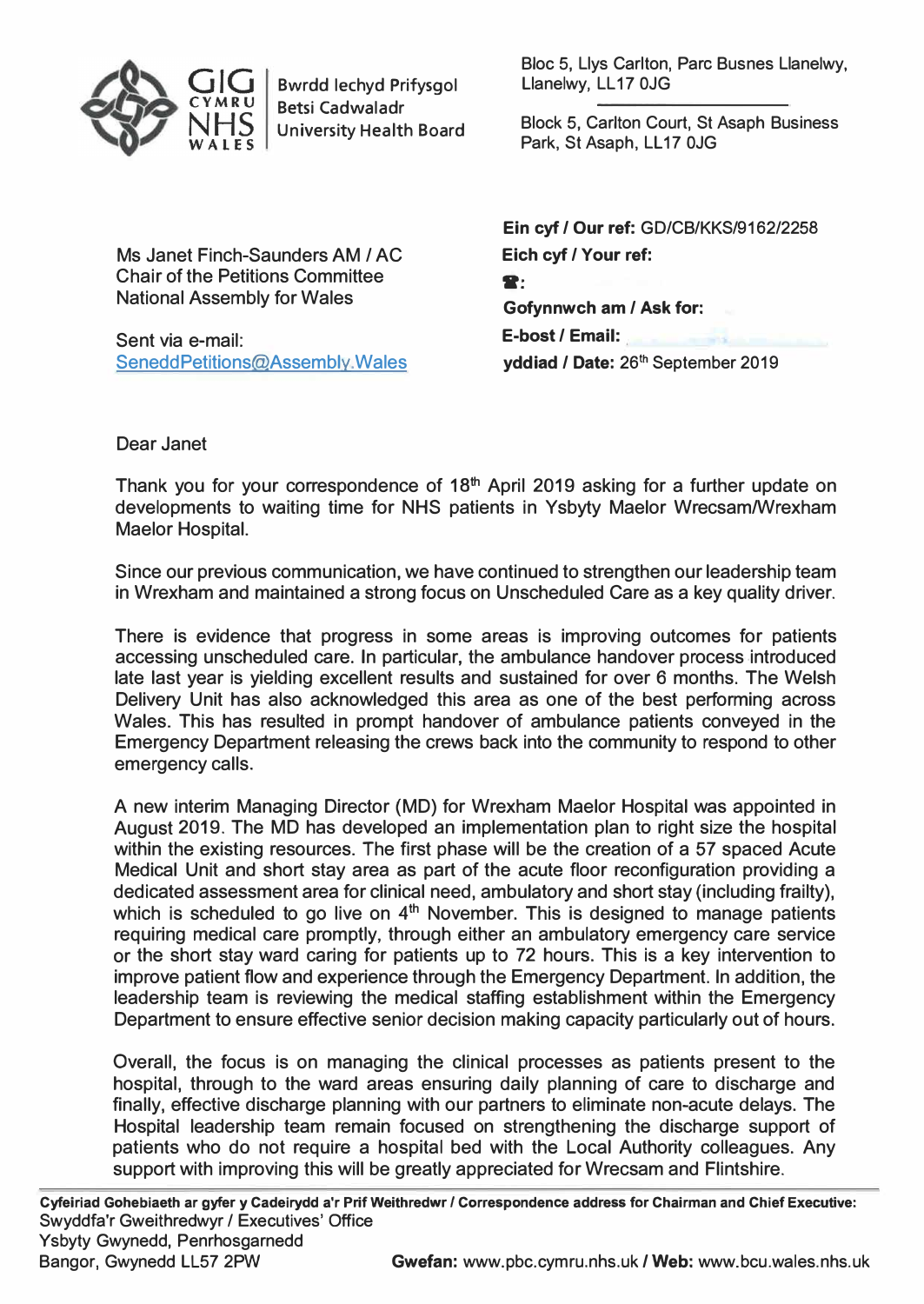

The team have updated the progress against the recommendations in the CHC review below:

## **Recommendation 1: The Health Board is asked to clarify the position of a Specialist Nurse role and feed back to the Community Health Council**

The Health Board would like to inform the Community Health Council that the Specialist Nurse role within our Emergency Department (ED) at Wrexham Maelor Hospital is in the form of Emergency Nurse Practitioners (ENPs). The ENP role is to see and treat minor injury patients. There are 3 full time ENPs as per our establishment. This is an established model nationally. The ED leadership team is also looking to invest in Advanced Nurse Practitioners (ANP) aligned to our medical teams providing consistent care for our patients as part of the skilled clinical team.

## **Recommendation 2: The Health Board is asked to investigate the observed performance in respect of patient waits for January 2018 and offer feedback to the Community Health Council on the findings.**

As previously reported seasonal pressures affect most Hospital ED's in the UK, with a corresponding reduction in performance.

Performance from January 2019 onwards demonstrates that the wait time trend from the beginning of the year is slightly improving.

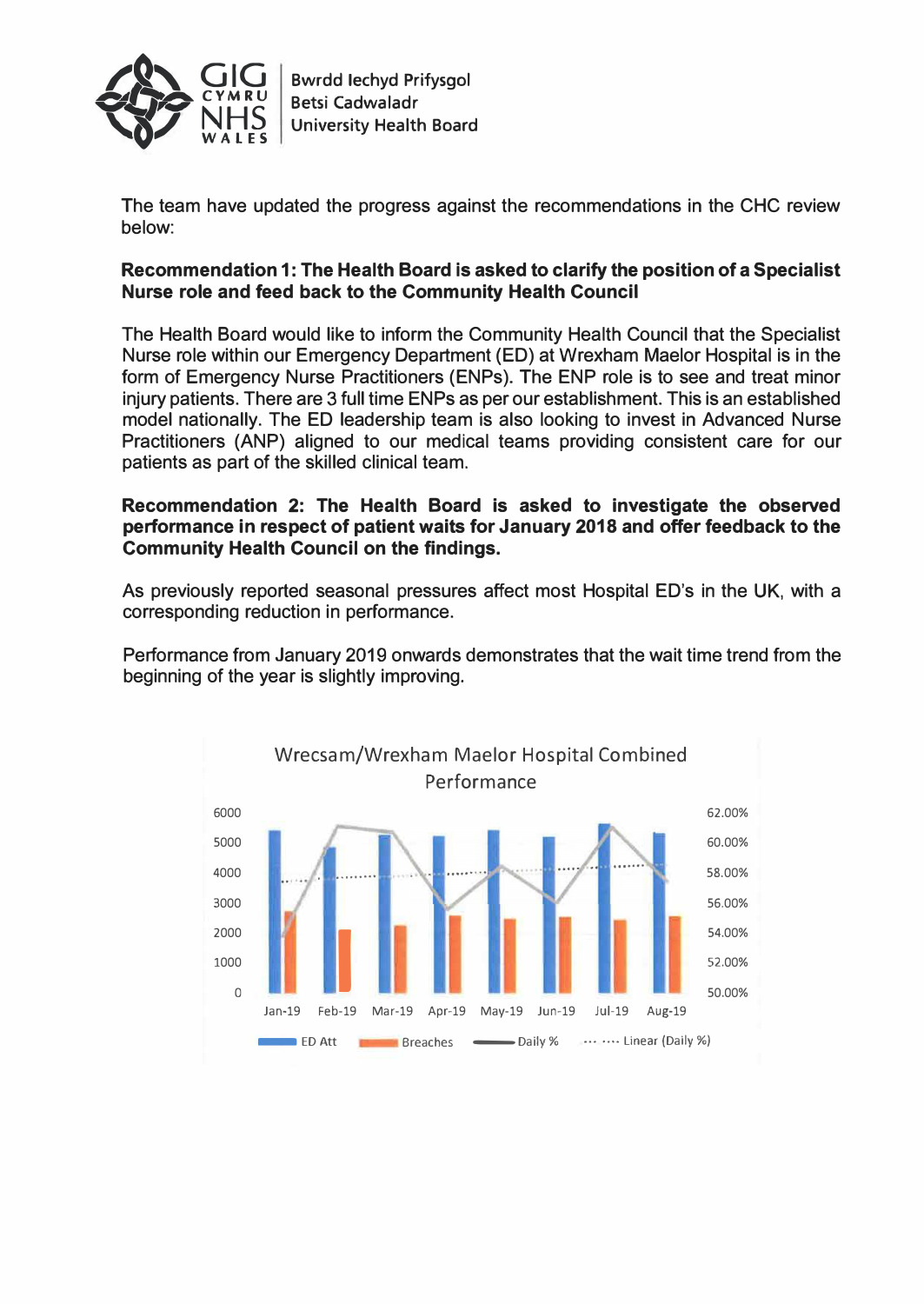

**Recommendation 3: The Health Board is asked to investigate handover times for weeks 1 to 4 and report the findings to the Community Health Council.** 

This area is one of our key successes lead by the front line colleagues in improving care for our patients.



In July we implemented dual pin handovers with WAST to ensure that we are effectively capturing handover times and to focus on the improvements to the 15 minute patient handover numbers which have also seen an improvement in the last 6 months.

**Recommendation 4: The Health Board is asked to provide information on the training level of agency nurses in the use of the Manchester triage system or any other 'in-house' training for triage that may be provided and feedback the information to the Community Health Council.** 

The Health Board can confirm that the agency nurses are not permitted to triage patients within the Emergency Department at Wrexham Maelor Hospital. Our permanent staff undergo Manchester Triage System training and undertaking the triage process for our patients once the staff member is deemed competent to triage.

## **Recommendation 5: The Health Board is asked to consider feedback from patients and the visiting teams in relation to the level of ongoing communication between staff and patients. Particularly in relation to expected waiting times.**

The Health Board has considered the feedback from patients and the visiting teams. The triage nurse is ideally placed to inform the patient about the waiting times to be seen by a medical doctor at the time of triage. During the busy periods, it is imperative that our staff should communicate with patients regularly about any delays. Therefore, we are currently reviewing our processes to ensure we communicate with our patients effectively on a regular basis. The ED department is in the process of introducing safety huddles which will be attended by senior staff within ED and which will support in improving our communication with our patients.